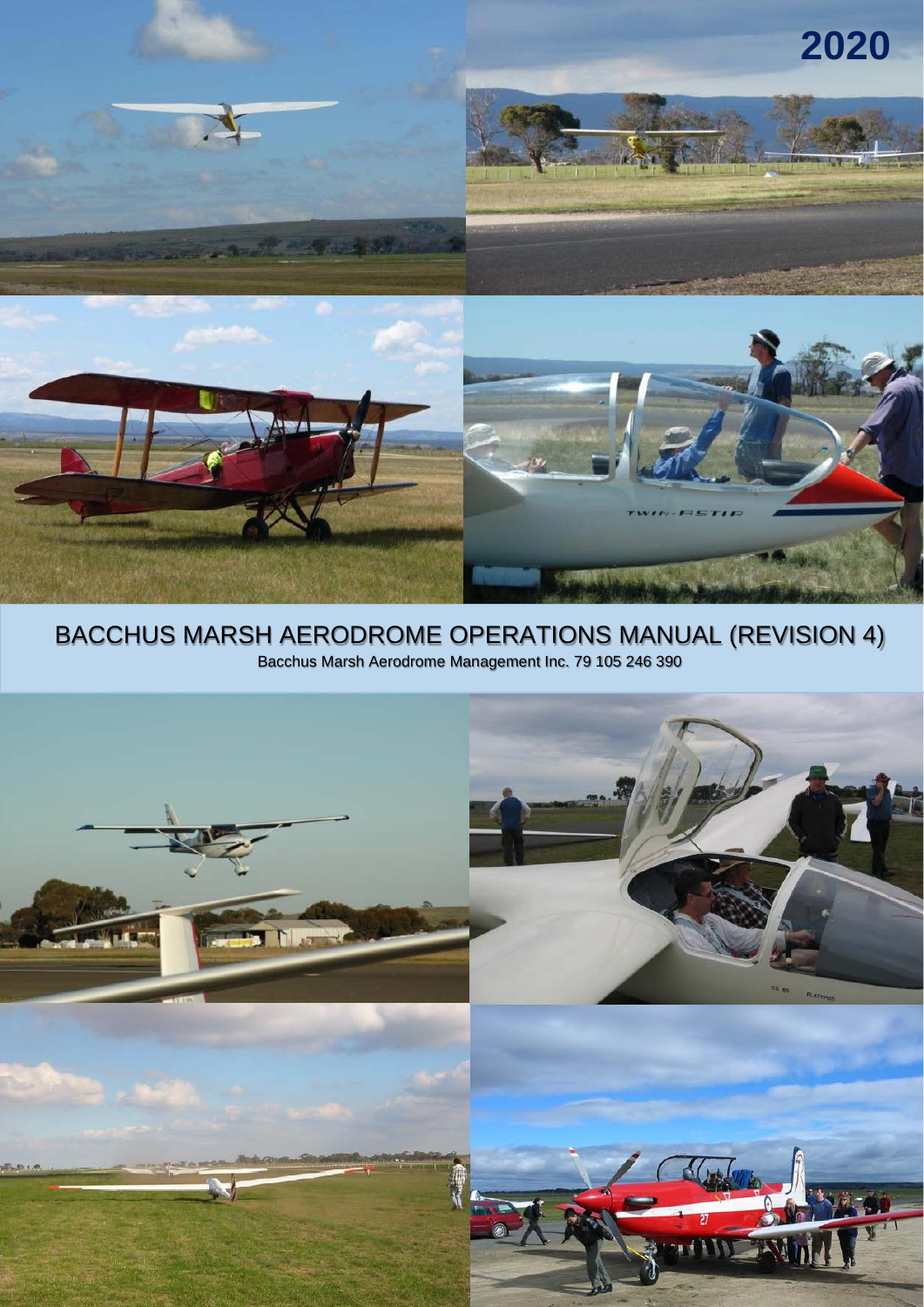| No.                      | <b>Date</b>  | <b>Detail</b>                                                                                                                                                                                                                                                                                                                                                                                                                                                                                                                                                                                                                                                                                                                                                                                                                                       |
|--------------------------|--------------|-----------------------------------------------------------------------------------------------------------------------------------------------------------------------------------------------------------------------------------------------------------------------------------------------------------------------------------------------------------------------------------------------------------------------------------------------------------------------------------------------------------------------------------------------------------------------------------------------------------------------------------------------------------------------------------------------------------------------------------------------------------------------------------------------------------------------------------------------------|
| $\overline{\phantom{m}}$ | January 2007 | <b>Initial Issue</b>                                                                                                                                                                                                                                                                                                                                                                                                                                                                                                                                                                                                                                                                                                                                                                                                                                |
| 01                       | August 2007  | Reformatted document and rectified minor typographical errors. Updated<br>Section 4 to remove reference to "Car" and replace with "Motor Vehicle";<br>included reference to towing of glider control vans; and amended rules on fire<br>suppression equipment. Updated entire Section 7 dealing with winch and<br>autotow launch operations. Amended Section 8.4 to make recommendation for<br>base radio call more prominent and added "Unusual Circuit" procedures at 8.5.<br>Removed paragraph previously at Section 9.13 which stated: "A temporary<br>taxiway constructed of gravel adjacent to the displaced threshold may need to<br>be implemented if experience dictates." Amended various references to<br>"timekeeping vans" and "pie carts" to "Glider Control Vans". Included contents,<br>index and hyperlinks for electronic access. |
| 02                       | April 2008   | Adopted as Aerodrome Operations Manual.                                                                                                                                                                                                                                                                                                                                                                                                                                                                                                                                                                                                                                                                                                                                                                                                             |
| 03                       | April 2014   | Updated hyperlinks to Regulatory documents; added section on "golf buggies"<br>at 4.3; amended changing runway procedures at 4.8; added new section 5.1 on<br>gliding operations; amended landing order at Section 5.3; amended circuit<br>procedures at 5.7; added section 5.8 dealing with crosswind operations;<br>amended advice for overflying aircraft at 5.14; renamed 'Area Bravo' to 'Danger<br>Area D399' at Section 6; updated winch launching instructions at Section 7.13<br>to 7.15; updated map graphic on page 12; included ERSA entry at Appendix 2;<br>and some other minor changes                                                                                                                                                                                                                                               |
| 04                       | October 2020 | Re-arranged content to group specific gliding operational information and<br>generally applicable information into separate sections. Added sections on<br>responsibility and code of conduct, airfield information, and access/security.<br>Updated communications content to reflect requirement for carriage and use of<br>radio. Removed reference to Danger Area D399 and appendices. Several minor<br>manuscript changes made.                                                                                                                                                                                                                                                                                                                                                                                                                |
|                          |              |                                                                                                                                                                                                                                                                                                                                                                                                                                                                                                                                                                                                                                                                                                                                                                                                                                                     |
|                          |              |                                                                                                                                                                                                                                                                                                                                                                                                                                                                                                                                                                                                                                                                                                                                                                                                                                                     |
|                          |              |                                                                                                                                                                                                                                                                                                                                                                                                                                                                                                                                                                                                                                                                                                                                                                                                                                                     |
|                          |              |                                                                                                                                                                                                                                                                                                                                                                                                                                                                                                                                                                                                                                                                                                                                                                                                                                                     |
|                          |              |                                                                                                                                                                                                                                                                                                                                                                                                                                                                                                                                                                                                                                                                                                                                                                                                                                                     |
|                          |              |                                                                                                                                                                                                                                                                                                                                                                                                                                                                                                                                                                                                                                                                                                                                                                                                                                                     |
|                          |              |                                                                                                                                                                                                                                                                                                                                                                                                                                                                                                                                                                                                                                                                                                                                                                                                                                                     |
|                          |              |                                                                                                                                                                                                                                                                                                                                                                                                                                                                                                                                                                                                                                                                                                                                                                                                                                                     |
|                          |              |                                                                                                                                                                                                                                                                                                                                                                                                                                                                                                                                                                                                                                                                                                                                                                                                                                                     |
|                          |              |                                                                                                                                                                                                                                                                                                                                                                                                                                                                                                                                                                                                                                                                                                                                                                                                                                                     |
|                          |              |                                                                                                                                                                                                                                                                                                                                                                                                                                                                                                                                                                                                                                                                                                                                                                                                                                                     |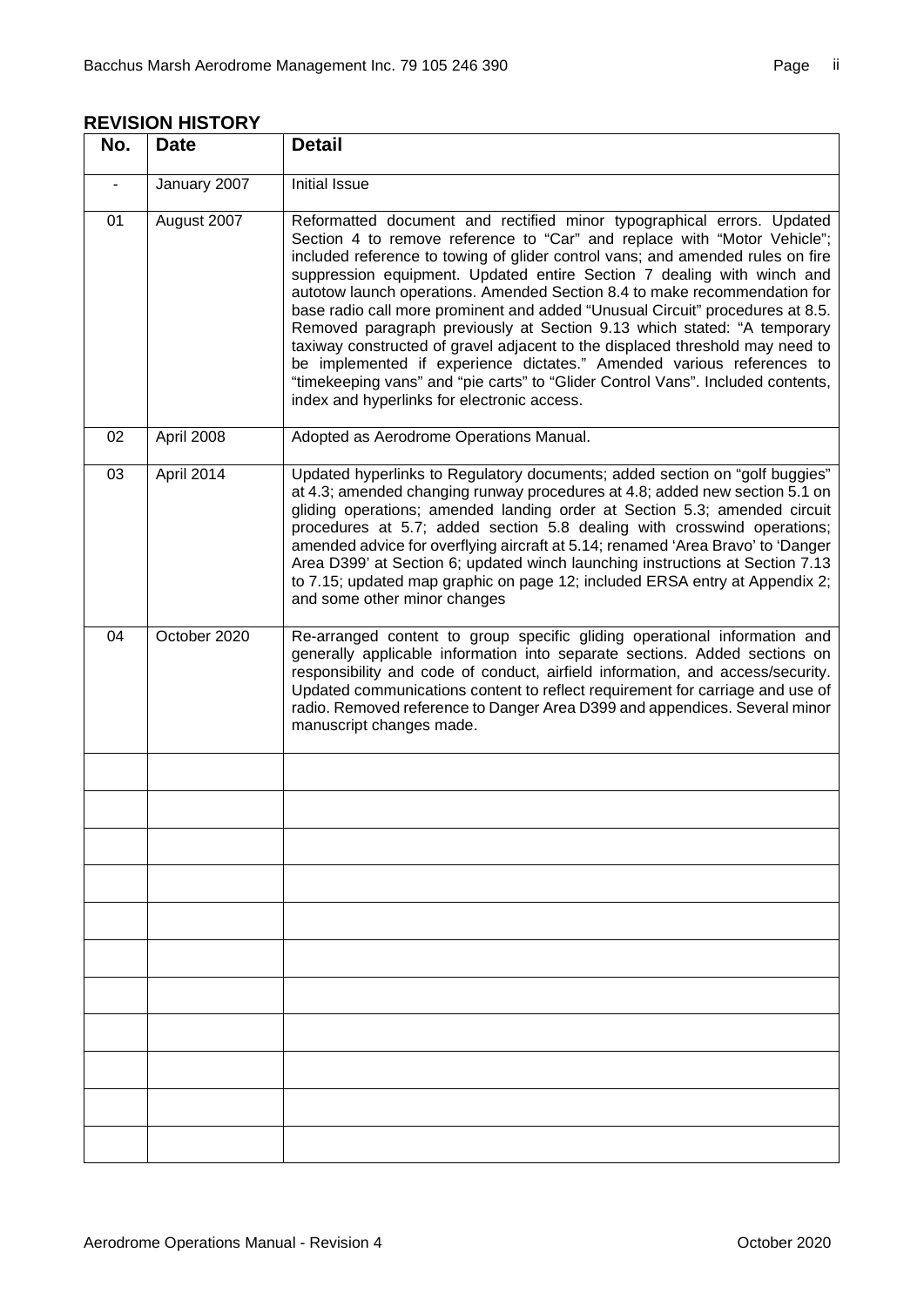# **CONTENTS**

| 3.             |  |
|----------------|--|
| 4.             |  |
| 5 <sub>1</sub> |  |
|                |  |
|                |  |
| 8.             |  |
| 9.             |  |
|                |  |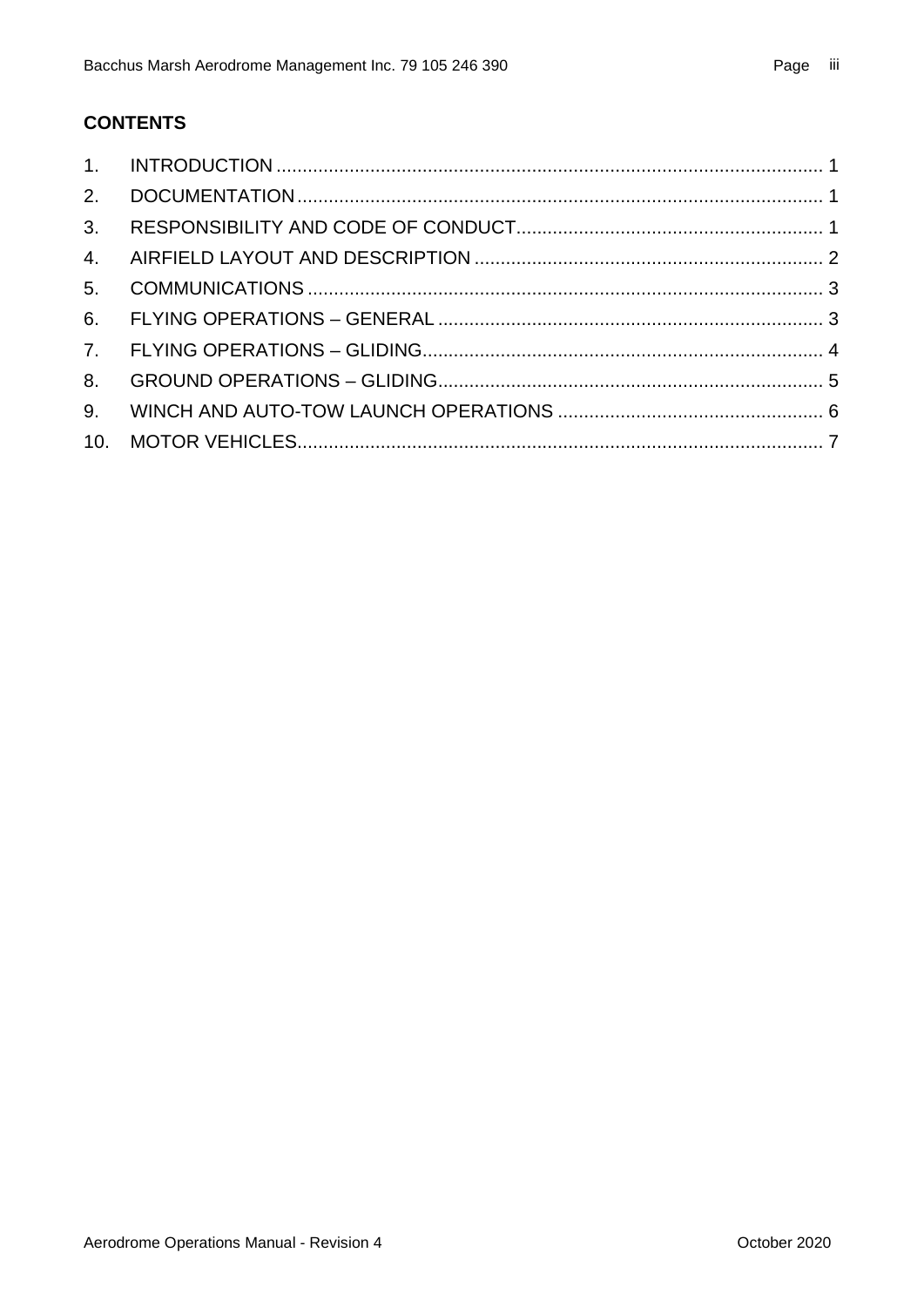<span id="page-3-0"></span>Bacchus Marsh Aerodrome is owned by the Moorabool Shire Council and leased to, and operated by, Bacchus Marsh Aerodrome Management Incorporated (BMAM) ABN 79 105 246 390. The BMAM committee of management comprises representatives from the various groups of airport users and the airport owner. BMAM's main purpose is to maintain an on-going facility for flying training, recreational flying and other aviation related operations as approved by the committee from time to time. BMAM is legally accountable for ensuring the airfield complies with relevant Workplace Health and Safety legislation, Civil Aviation legislation, Council by-laws, and other applicable laws.

Aspects of light aircraft, helicopter and glider flying at Bacchus Marsh Aerodrome which are particular to the site are administered by BMAM. BMAM has established an Operations Panel as a sub-committee, to advise it on matters related to flight operations and flight safety in the areas in which BMAM has partial or full responsibility.

#### <span id="page-3-1"></span>**2. DOCUMENTATION**

This Manual is an official document of BMAM and describes those procedures particular to this aerodrome that users and visitors are required to follow.

- 2.1. Documents containing regulations, procedures and advice relevant to flying operations at the Bacchus Marsh Aerodrome include, but are not limited to:
	- Civil Aviation Act [1988](http://www.comlaw.gov.au/Series/C2004A03656) & Civil Aviation Regulations [1988](https://www.legislation.gov.au/Series/F1997B00935) & [1998](http://www.comlaw.gov.au/Series/F1998B00220)
	- Aeronautical Information Publication (AIP)
	- Visual Flight Rules Guide [\(VFRG\)](https://vfrg.casa.gov.au/)
	- Gliding Federation of Australia (GFA), Manual of Standard Procedures [\(MOSP2\)](https://drive.google.com/file/d/0B775i9ACh45kenMtYXhwV1h3d3c/view?usp=sharing)
	- GFA Operational Regulations [\(Ops Regs\)](https://drive.google.com/file/d/0B775i9ACh45kMWoxdHNTd0lWdU0/view?usp=sharing)
	- Enroute Supplement Australia [\(ERSA\)](https://www.airservicesaustralia.com/aip/aip.asp?) entry for Bacchus Marsh Aerodrome
	- Civil Aviation Orders 95.4 [\(CAO 95.4\)](http://www.comlaw.gov.au/Details/F2012C00683) and 95.4.1 [\(CAO 95.4.1\)](http://www.comlaw.gov.au/Details/F2013C00286)
	- Civil Aviation Advisory Publications [CAAP 166-1](https://www.casa.gov.au/files/caap-166-01-v42) and [CAAP 166-2](https://www.casa.gov.au/files/caap-166-21)
- <span id="page-3-3"></span>2.2. Changes to operational documentation specific to Bacchus Marsh Aerodrome, such as this operations manual, the [ERSA](#page-3-3) entry or aeronautical chart information, must have the endorsement of BMAM. Prior to endorsing a proposed change, BMAM may consult with other aerodrome users. This consultation may also apply where BMAM is involved in negotiation or agreement with an outside agency, such as CASA or the Aviation State Engagement Forum [AvSef.](https://www.avsef.gov.au/)

# <span id="page-3-2"></span>**3. RESPONSIBILITY AND CODE OF CONDUCT**

- 3.1. Bacchus Marsh Aerodrome is a public facility, and all stakeholders and visitors are required to act responsibly. Pilots, including students/trainees and other crew, must always act in compliance with all applicable Legal and Regulatory requirements.
- 3.2. All persons at the aerodrome must show respect and courtesy to other users, and act in a manner which poses no threat to the health and/or safety of others.
- 3.3. Any breach of this code of behaviour may lead BMAM to deny access to the aerodrome or the hangar estate for the person concerned.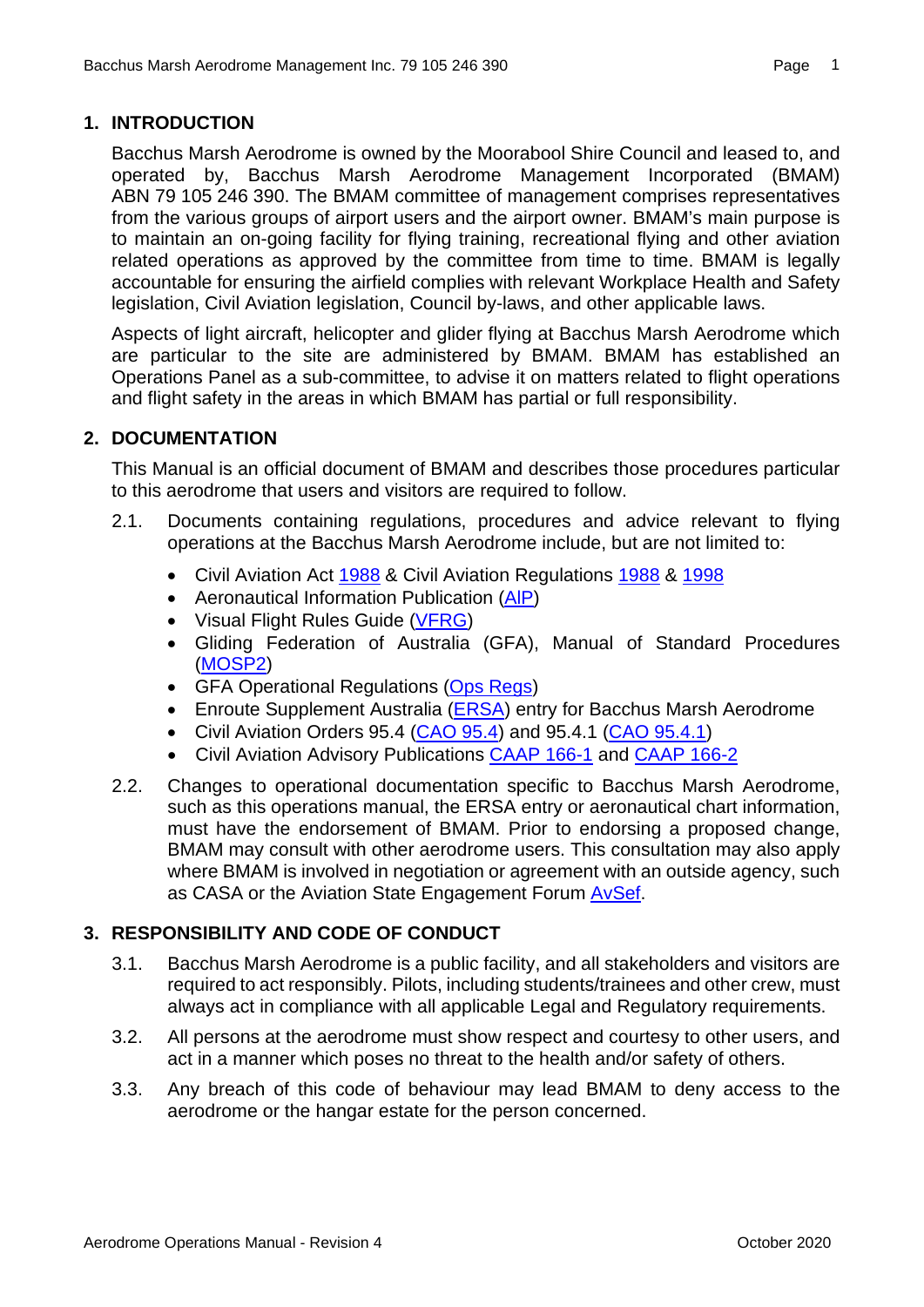#### <span id="page-4-0"></span>**4. AIRFIELD LAYOUT AND DESCRIPTION**

4.1. **General Information.** Bacchus Marsh is an uncertified aerodrome, with an elevation of 520 ft (158 m) AMSL. The aerodrome supports commercial, private, sport and recreational flight training and flying operations, and is the largest gliding site in Australia and is home of the Australian Gliding Museum. The aerodrome is also used by visiting aeroplanes and helicopters, often for flight training and navigational exercises. The aerodrome has no Air Traffic Control (ATC) service. An image of the aerodrome sourced from Google Earth follows:



- 4.2. **Runways.** There are two cross runways with wide grass verges, aligned 01/19 and 09/27, respectively 1,554 m (5,098 ft) 1,524 m (5,000 ft) in length. The runways are sealed except for a 175m section before the threshold of RWY 09.
- 4.3. **Displaced Thresholds.** The thresholds are permanently displaced 300m from approach end. The minimum available runway length from the displaced thresholds is 1200m, with a grass over-run area of 125m (minimum). The displaced thresholds facilitate gliding operations, where gliders and glider tugs operate from that portion of the runway 60 meters prior to (downwind of) the displaced threshold.
- 4.4. **Glider Take-off Strips.** Narrow sealed strips to facilitate glider launches are located within the runway on the left-hand side of runways 27 and 19. Glider runway strips must not be used except by gliders, tug aircraft and other authorised aircraft.
- 4.5. **Taxiways.** There is one taxiway north of, and aligned with, RWY 27 running east from the intersection with RWY 01/19 to approximately 60m beyond the displaced threshold. The taxiway is sealed for part of its length and there are two sealed links to RWY 09/27. Taxi lanes link the hangar and flight training estates to the taxiway.
- 4.6. **Wind Indicator and Ground Signal Area.** The windsock and ground signal area are located close to, and north-east of, the runway intersection.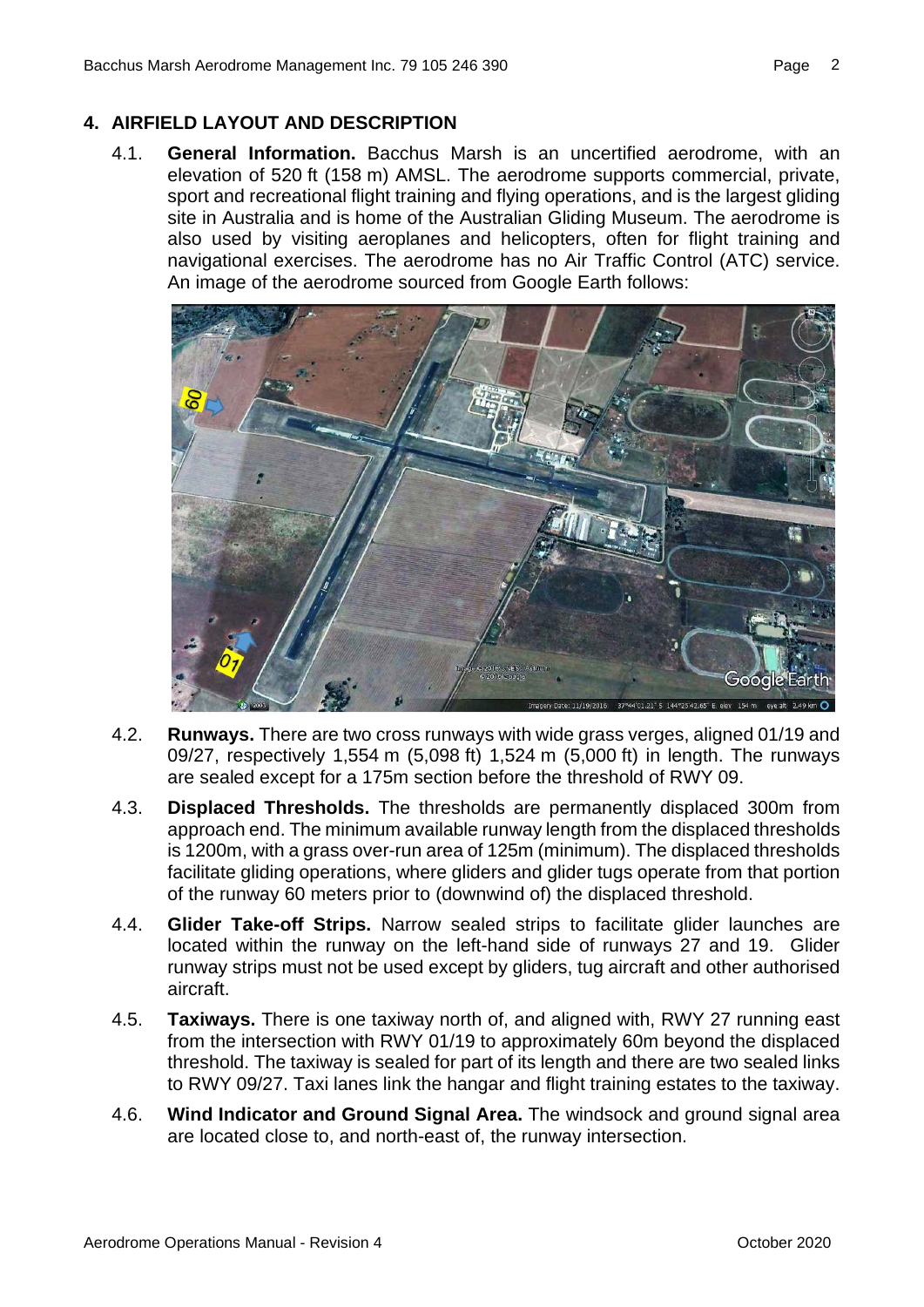4.7. **Parking for Visiting Aircraft.** A parking area for visiting aircraft is located on the north side of the taxiway.

#### <span id="page-5-0"></span>**5. COMMUNICATIONS**

A Common Traffic Advisory Frequency (CTAF) applies from ground level up to the lower level of overlying Class C controlled airspace (refer charts). The CTAF is 118.8 MHz. BMAM requires all aircraft operating at the aerodrome to carry a radio and broadcast on the CTAF. All pilots should broadcast when turning onto base leg in the circuit to make it easier for other aircraft to identify the calling aircraft's location due to different circuit dimensions flown by powered aircraft, gliders and tow aircraft..

#### <span id="page-5-1"></span>**6. FLYING OPERATIONS – GENERAL**

- 6.1. The aerodrome operator (BMAM) requires all operations by aircraft to be in accordance with those specified for Certified Aerodromes.
- 6.2. Local procedures are detailed in the ERSA. Changes to any procedures will be promulgated through updates to the ERSA entry.
- 6.3. **Night Operations.** The aerodrome is not equipped with runway and taxiway lighting. Night operations may at times be conducted by the local training organisation using portable lighting. Others wishing to conduct night flying should contact the local training organisation.
- 6.4. **Circuit Direction.** The circuit direction is specified in ERSA. If a non-standard circuit is necessary, the aircraft or glider concerned should make a broadcast indicating the non-standard circuit as soon as practicable.
- 6.5. **Circuit Dimensions**. Glider circuits are typically closer to the runway than those of powered aircraft. Tug aircraft circuits are typically between those of a glider and other powered aircraft. When gliding operations are in progress:
	- Powered aircraft (including helicopters) should avoid flying an abbreviated circuit and should adjust circuit legs to keep clear of landing gliders.
	- Helicopter pilots should follow the standard traffic patterns to avoid gliders which may be flying modified circuit patterns (CAAP 166-1, paragraph 3.2.4 refers).
- 6.6. **Unusual Circuits.** A modified circuit may be necessary or carried out intentionally for training. This is acceptable provided a broadcast is made (where possible), and that the aircraft is flown to avoid conflict with other traffic and complies with the published circuit procedures as far as practicable.
- <span id="page-5-2"></span>6.7. **Operational Runway.** In accordance with the ERSA entry, the operational runway shall be set by the gliding operation when gliding is active. If the wind is below 5kts and/or variable, then the operational runway shall be 27 or 19. A change of wind direction and deteriorating visibility (e.g. landing into the sun from RWY27) may result in a change to the operational runway. A broadcast shall be made on the CTAF by the gliding operation advising of the change of duty runway.
- 6.8. **Crosswind Operations.** Crosswind take-off and landing should only be undertaken by pre-arrangement with other aircraft using the operational runway. Aircraft operating on the crosswind runway must broadcast their intentions on the CTAF and should not impede the flow of traffic on the active runway.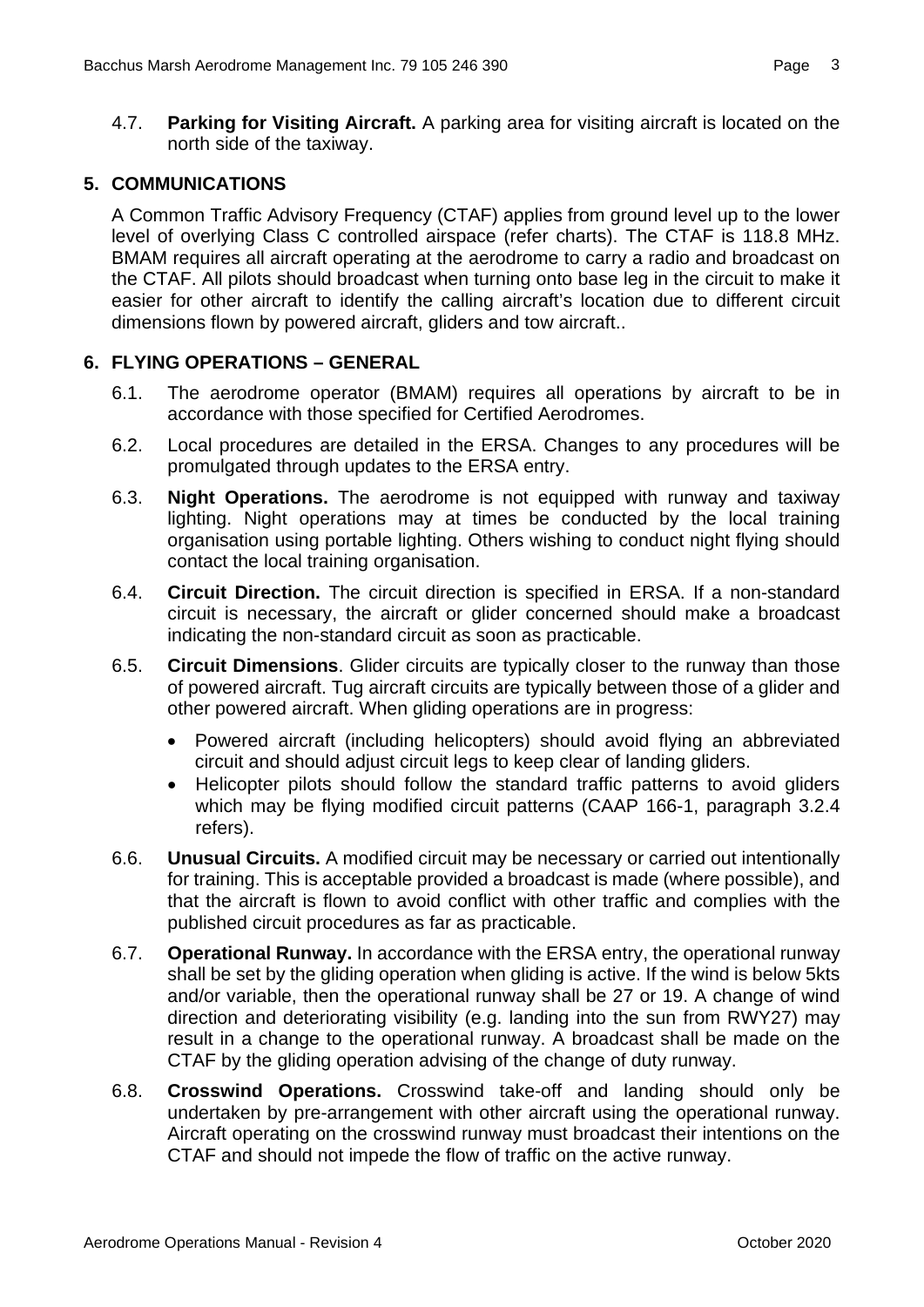- 6.9. **Straight-in Approaches.** When gliding operations are in progress, straight in approaches and joining circuit on base leg are not recommended.
- 6.10. **Landing (All aircraft other than gliders and tugs).** All runways are marked with permanently displaced thresholds. All landings must be made beyond the displaced threshold, irrespective of whether gliding operations are active or not. Low or shallow approaches should not be conducted in order to provide adequate clearance from the gliding operation. Gliders landing on the active runway may not be able to give way to other aircraft.
- 6.11. **Landing (Gliders).** Gliders should land and stop short of the displaced threshold whenever possible. If areas prior to the displaced threshold are occupied, the runway forward of the displaced threshold may be used.
- 6.12. **Landing (Glider Tugs).** Glider tugs are permitted to land before the displaced threshold. However, they should avoid touching down behind the gliding operation where a loss of directional control may pose a hazard to persons and aircraft.
- 6.13. **Take-off (All aircraft other than gliders and tugs).** When gliding operations are in progress, aircraft using the runway should commence their take-off run from the displaced threshold. If this distance is operationally unacceptable, the pilot should:
	- Backtrack to a position abeam the front of the glider launch queue, usually alongside the tug aircraft, and then commence the take-off roll once upwind of this position. A radio call should be made stating intentions when backtracking; or
	- Backtrack to use the full runway length. This must be co-ordinated with Gliding Operations prior to start up. Contact can be made in person or using the radio. The gliding clubs will move all gliders and tugs outside of the gable markers.

In all circumstance, take-off must not commence while the runway is occupied by a glider, tug, vehicle or person ahead of the commencement of the aircraft's takeoff roll.

**Note:** If a glider in the take-off position has it wings level, launch is imminent.

- 6.14. **Glider Launching.** Gliders can be launched by aerotow, self-propulsion and by winch. In all cases, vehicles and people may be operating on, or in the vicinity of, the runways in use. Where glider towing is in progress, pilots should remain well clear of gliders under tow. On days when wire launching is used, pilots should establish the locations of either the winch or tow car and the cable, and remain well clear. Over-flying the runway below 2,000FT AGL is not advised, nor is landing without first ascertaining that the cable is on the ground and not across the landing path. The gliding operation shall make an "all stations" broadcast on the CTAF before and during a winch launch. The driver of the winch and cable retrieve vehicle must monitor the CTAF and make broadcasts as necessary.
- 6.15. **Glider Launch Heights**. Aerotow and winch launching are possible up to 4,000FT AGL, but launches to 1,500FT or 2,000FT AGL are normal.

# <span id="page-6-0"></span>**7. FLYING OPERATIONS – GLIDING**

7.1. Glider operations can be conducted from normal runways associated with an aerodrome or from adjacent sites within the confines of an aerodrome.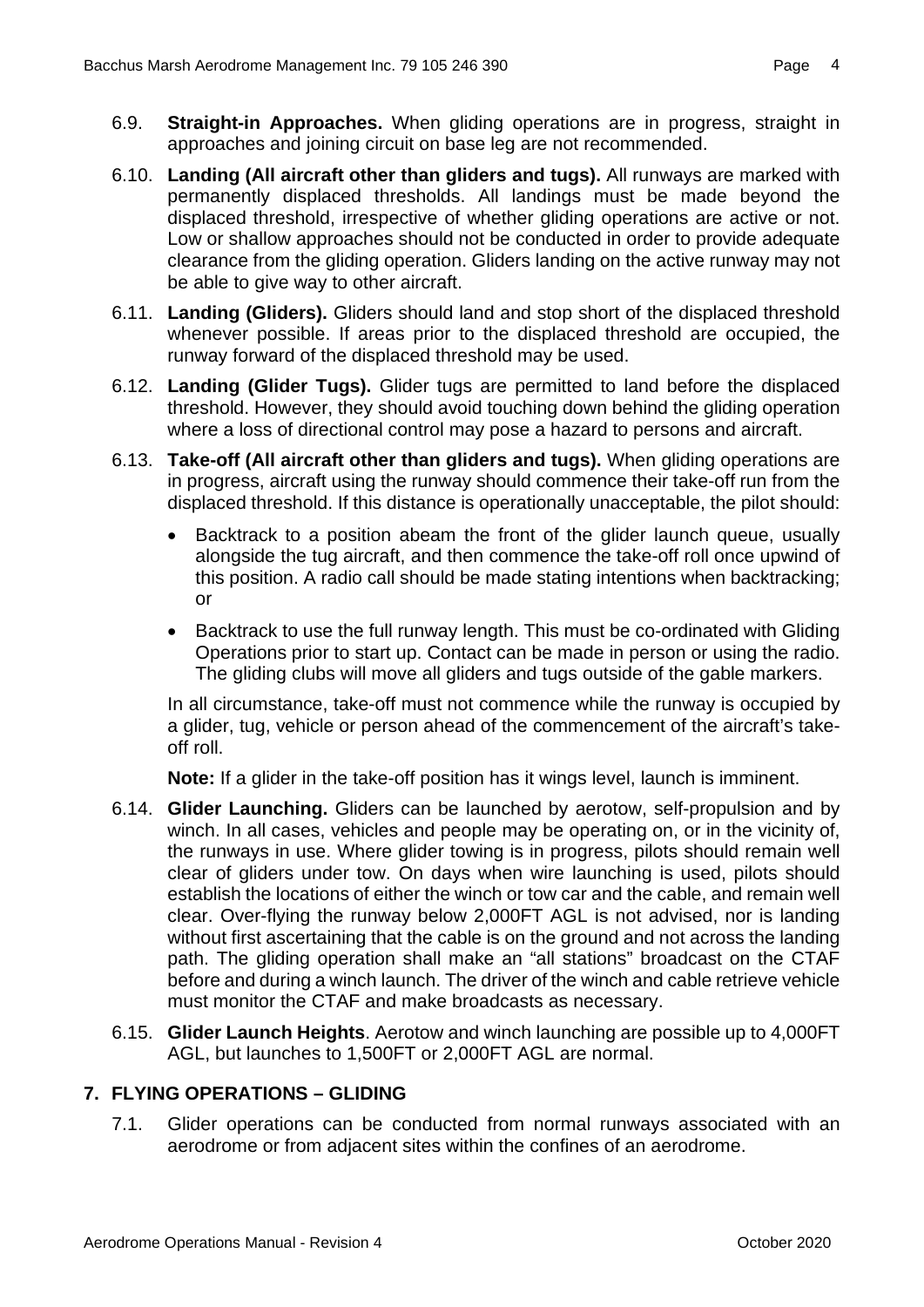- 7.2. Aspects relevant to gliding operations are published in the ERSA entry for the aerodrome. When procedures are changed for intensive short-term gliding activity, a NOTAM will be issued.
- 7.3. Except for gliders approaching to land, powered aircraft have priority in the use of runways, taxiways and aprons.
- 7.4. Gliders are required to conform to the established circuit direction. However, unforeseen circumstances may occasionally compel a glider to execute a nonstandard pattern, including use of the opposite circuit direction in extreme cases. A broadcast should be made indicating the non-standard circuit as soon as practicable.
- 7.5. A listening watch on the CTAF must be maintained by the tug pilot. The winch or tow-vehicle driver should also maintain a listening watch during wire launching. The tug pilot or winch/car driver may be able to advise glider traffic information to inbound or taxiing aircraft.
- 7.6. **Landings on Non-Active Runways.** Gliders landing at places other than on the operational runway should broadcast their intentions on the CTAF whenever possible. Unless in an emergency, landings must be conducted so that the glider stops well short of the active runway.
- 7.7. **Aerobatics**. Gliders are not permitted to perform aerobatics, including spin training, within 2NM of the aerodrome below 2,000FT AGL.
- 7.8. **Thermalling**. Gliders are not permitted to perform continuous 360° turns nor to use thermal lift on the live side of the common circuit area (including the circuit area being used by known traffic on a crossing runway) below 2,000ft AMSL and within 2NM.
- 7.9. **Low-Level Finishes.** Low Level Finishes conducted by glider pilots will usually be conducted with prior arrangement with the gliding operation so that other aerodrome users can be informed. This may be prior to the flight commencing, or by radio communications during the flight. If a pilot's attempts to communicate intentions are unsuccessful, the pilot should abandon the procedure.

#### <span id="page-7-1"></span><span id="page-7-0"></span>**8. GROUND OPERATIONS – GLIDING**

- 8.1. A motorised vehicle involved with the gliding operation may operate on the movement areas, whilst: -
	- (a) engaged in retrieving and delivering winch wire(s) / rope(s); or
	- (b) engaged in retrieving gliders that have landed; or
	- (c) towing a glider or glider operations van or winch out to the launch point at the start of its daily usage; or
	- (d) towing a glider or gliding operations van or winch to the hangar at the end of its daily usage.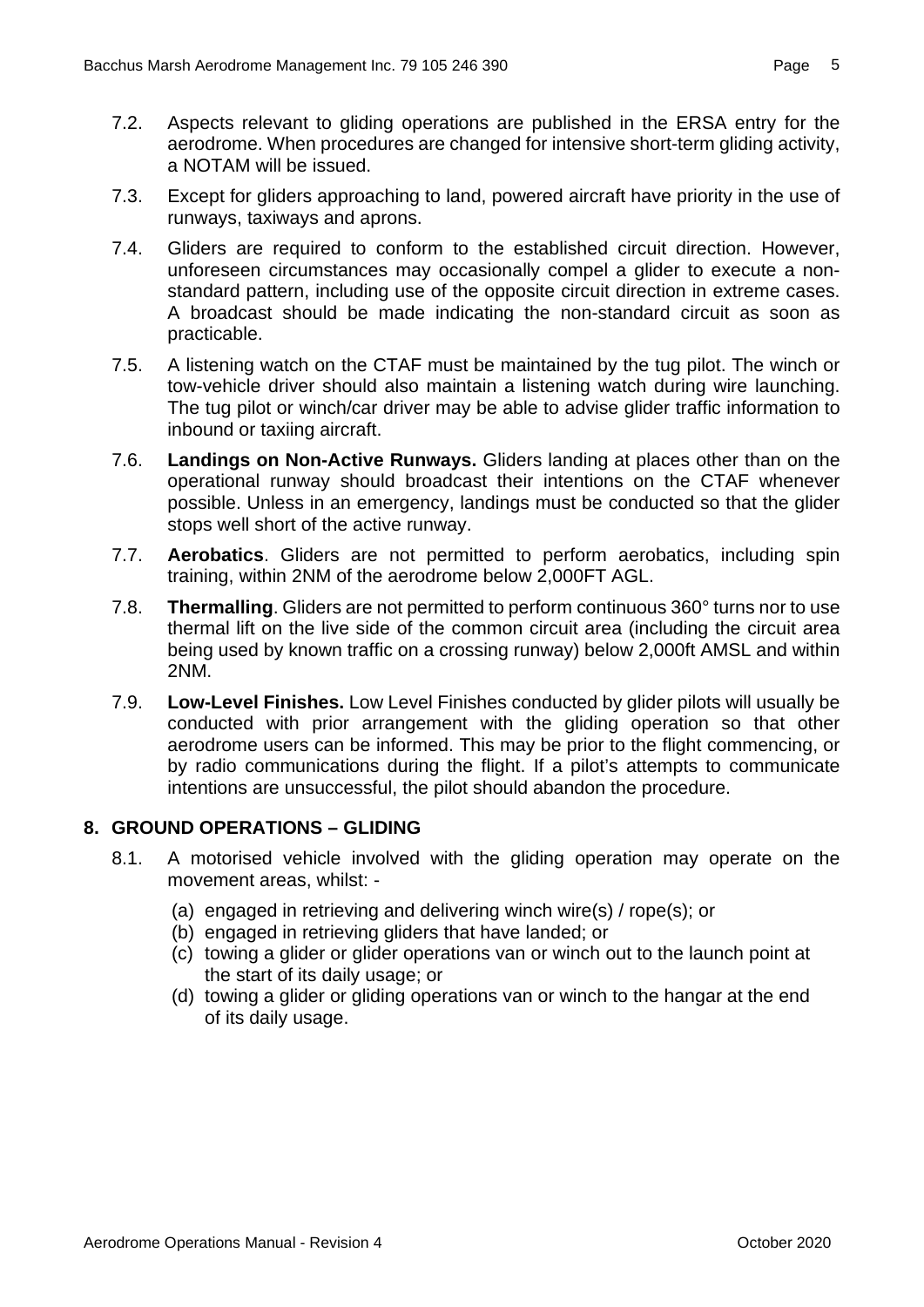- 8.2. **Vehicles Towing Gliders.** A vehicle towing a glider is considered to be a taxying aircraft and the driver (or another person) must make the required taxying broadcasts on the CTAF. The vehicles hazard lights or a roof mounted flashing beacon should be turned on to enhance visibility.
- 8.3. **Vehicles Retrieving Gliders.** Only "Golf Buggy" type motor vehicles may drive directly across the operational runway to expeditiously retrieve gliders when it is safe to do so. All other vehicles must enter the runway from the perimeter track closest to the glider. When airside, drivers must: activate hazard lights or beacons; monitor the CTAF; give way to all aircraft; and vacate the runway at the earliest opportunity.
- 8.4. **Placement of Field Equipment.** The gliding launch point is located on either the left- or right-hand side of the operational runway and at least 60 metres downwind of the displaced threshold markings. Gliding control vans, emergency cart and fire trailer shall be located outside the runway markers and at least 100 metres downwind of the threshold.
- 8.5. **Parking of Vehicles.** Vehicles associated with the gliding operations shall park on the perimeter road downwind of the Glider Control Van closest to the displaced threshold, or at places off the perimeter road as directed by authorised gliding personnel or as directed by signage.
- 8.6. **Partially Unserviceable Aerodrome.** Restrictions on use of the aerodrome because of limited serviceability as determined by the Aerodrome Manager of their delegate shall be observed. After sudden heavy rain or for other reasons, the person(s) in control of the gliding operation may introduce additional restrictions on the use of vehicles, roads, parking areas and runways.
- 8.7. **Change of Runway.** The operational runway may be changed as per paragraph [6.7.](#page-5-2) When the gliding operation determines a change in operational runway is necessary, a broadcast shall be made on the CTAF advising of the change and all launching shall immediately cease. Gliders awaiting a launch are to be towed/taxied to the new operational runway. Glider Control Vans should be moved simultaneously to the new duty runway. Launching shall not commence on the new duty runway until all Glider Control Vans are in place at the new designated launch point. Under no circumstances shall launching continue if an aircraft has begun operations on the new designated operational runway.
- 8.8. **Fire suppression equipment.** During the fire season, from the start of November to the end of April, a fire tanker trailer shall be taken to the glider launch point on all days where there is a gliding operation (including limited or non-rostered operations).

# <span id="page-8-0"></span>**9. WINCH AND AUTO-TOW LAUNCH OPERATIONS**

- 9.1. Winch and auto-tow launching of gliders may be conducted from time to time using wire or rope when traffic conditions permit.
- 9.2. Before commencing operations, the gliding operation shall consult with the local Flight training School to ascertain the expected level and nature of their operations, and to co-ordinate the winch/auto-tow operation